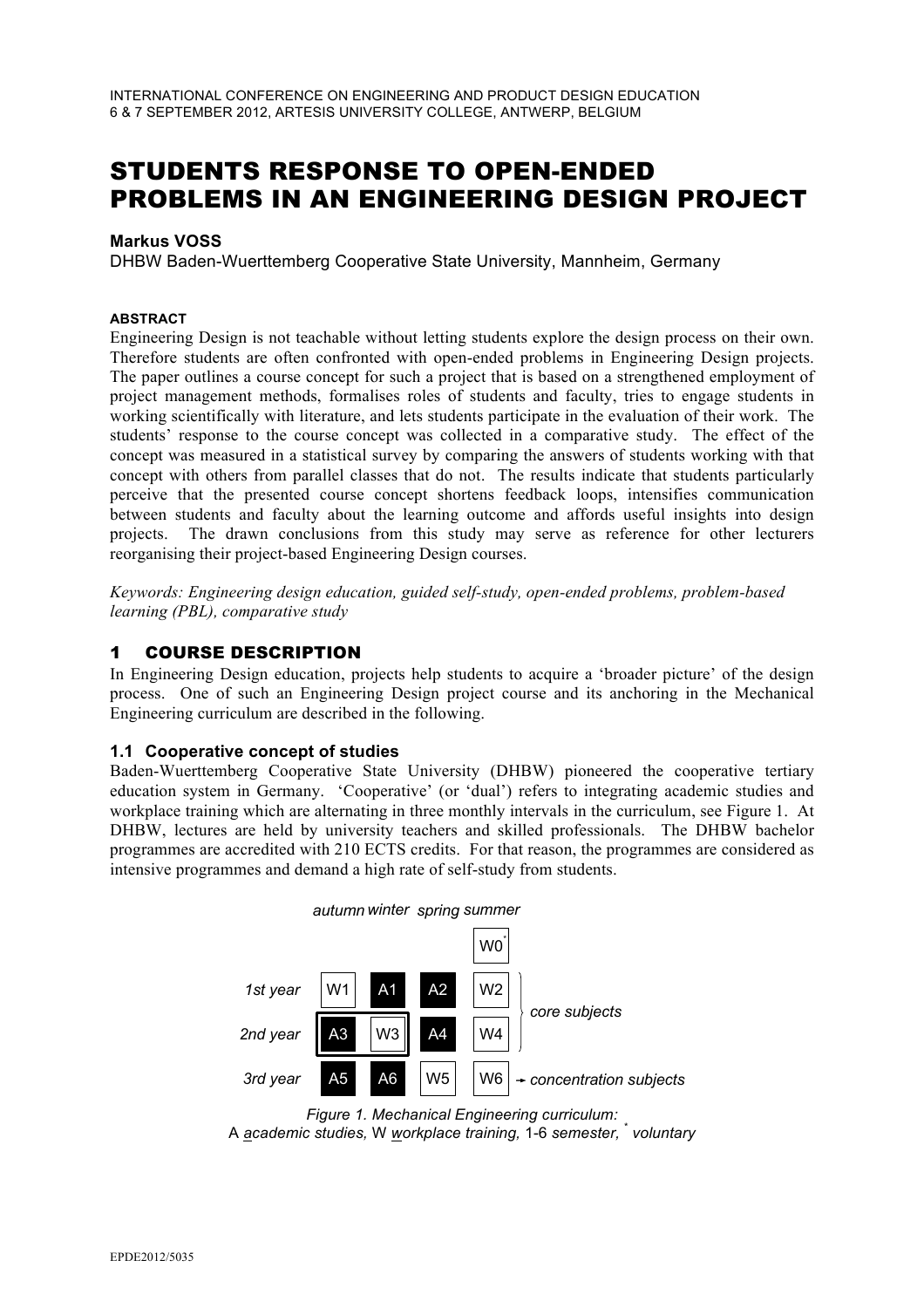# **1.2 Engineering Design in the Mechanical Engineering Curriculum**

Measured by its student workload, Engineering Design is the most important course in Mechanical Engineering education at DHBW. From first to fourth semester, students attend 240 class hours of Engineering Design courses in total. Lectures with integrated exercises are held in 168 class hours. The Engineering Design courses are supplemented by Engineering Design projects supervised in 72 class hours of attendance. Additionally, students are held to work 160 hours on their own in these projects.

### **1.3 Guided Self-Study**

For enabling efficient learning, modern didactics in (tertiary) education advocates a blend of teaching and learning methods. 'Traditional' *frontal teaching* and *self-study* are considered to complement each other. When faculty staff is partly present to coach students we speak of *guided self-study* (or *semi-autonomous learning*). In total absence of faculty staff, we speak of *individual self-study* (*or autonomous learning*) [1,p.6f.]. A common best-practice recommendation [2,p.13f] is an approximate proportion of: 40 % frontal teaching, 40 % guided self-study and 20 % individual self-study [3,p.101]. Research in Educational Psychology shows that self-regulatory learning is teachable and increases students' motivation and achievement, although 'few teachers effectively prepare students to learn on their own' [4,p.69].

# **1.4 New course concept**

So that confronting students with open-ended problems from 'real life' does not end up in frustration, Engineering Design projects need a structure that facilitates learning. Therefore, a new concept for the third semester (A3 and W3 in Figure 1) has been developed and implemented in three classes in Autumn Semester 2011 where the students had to design the worm gear of a hand mixer. The basic difference to individual assignments in parallel classes is that the presented concept emphasises

- project management
- role play
- teamwork
- literature research
- self-assessment and peer review

*Project management.* The students had to plan their project in accordance with a milestone plan. The project starts in the academic third semester in university and the students continue it during their workplace training in industry.

*Role play.* Students are working as members of a project team on a development project. Faculty staff assumes the role of the ordering party, the steering committee and experts, see Figure 2.



*Figure 2. Project roles and responsibilities*

*Teamwork.* Students work on the problem in groups of three or four. The team composition is drawn by lot. In order to facilitate communication among students as well as between students and faculty, the new course concept intensively used Moodle (Modular Object-Oriented Dynamic Learning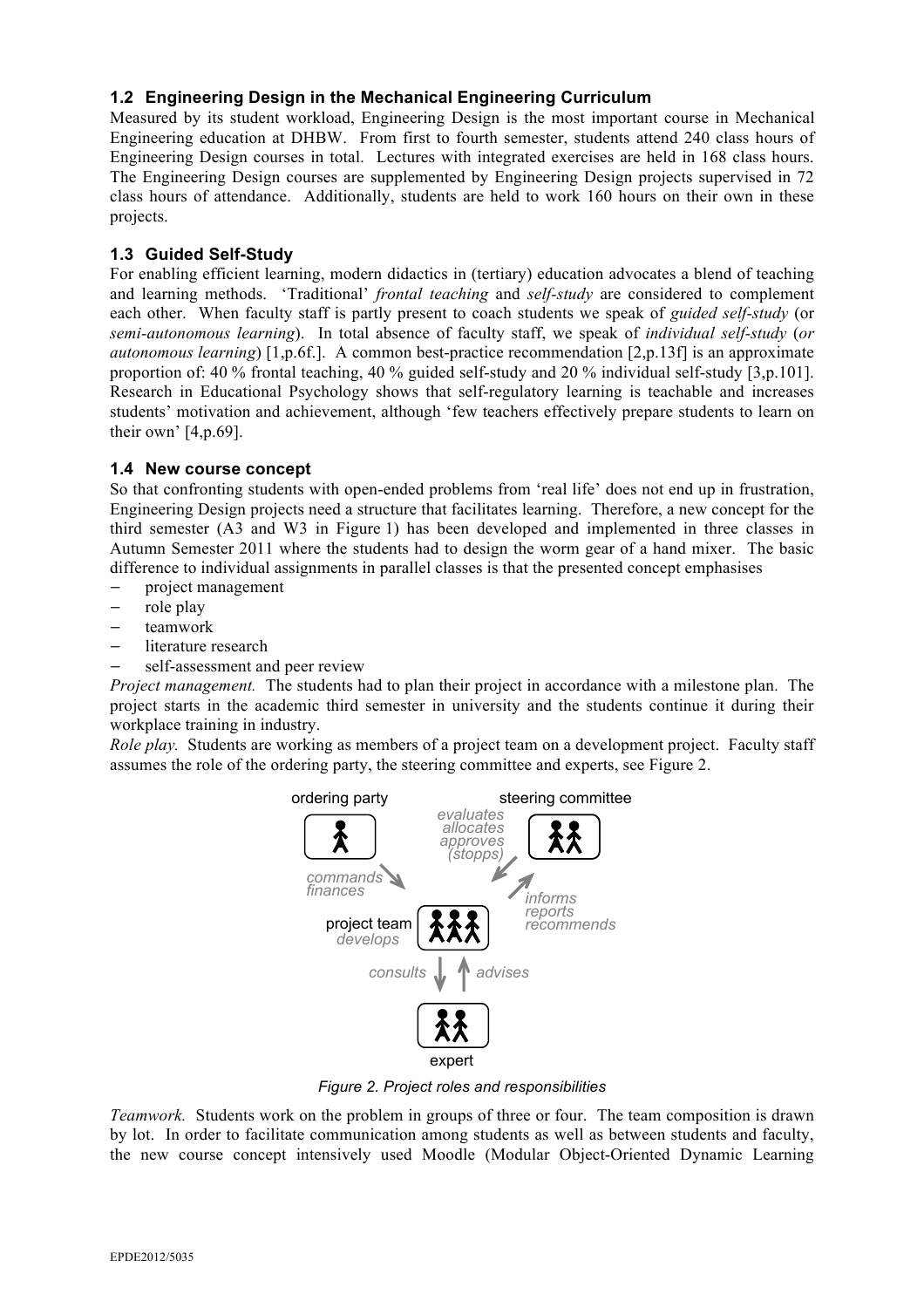Environment) as Virtual Learning Environment (VLE). Questions have been posted and answered in a news forum, students uploaded their project results, and project material was graded online.

*Literature research.* Not every subject that the students need to know for their project is covered in the accompanying Engineering Design lecture. Thus, students had to explore suitable types of gears, principles of power transmission and gear materials in a literature research.

*Self-assessment and peer review.* Students were invited to self-assess their own course achievement and should review two final reports of peer groups.

### **1.5 Course objectives**

Based on research on good teaching and learning [5,p.3], [6,p.10ff] and own experience, we derived the following objectives for the new course concept: The course should especially

- spark communication between students and faculty
- develop cooperation among students
- activate learning
- enable effective learning
- shorten feedback loops
- help students developing engineering judgement

# 2 RESEARCH QUESTIONS

Presenting *open-ended problems* (also called *ill-defined problems*) has a long tradition in Engineering Design education [7,p.425]. Engineering Design projects are considered to be 'an engineering adaptation of problem-based learning approaches' [8,p.268]. But it is often blindly assumed that the combination of real-life problems and peer collaboration 'will positively influence students' autonomy and achievement goals' [9,p.376]. Recent publications on new learning environments in Engineering Design courses conclude that collaborative, problem-based learning does not 'automatically foster the development of expertise', but 'must be considered in light of learner characteristics, particularly their interest' [9,p.390]. The goal of this study is to find out what students learn by solving open-ended problems in Engineering Design projects. To be more precise, the study investigates what students perceive to learn.

*Research question 1* (existence): Do students differentially perceive their learning outcome depending on whether they worked with the new course concept or with more traditional teaching?

*Research question 2* (identification): Which are the learning outcomes that students perceive differently?

# 3 METHOD OF EVALUATION

### **3.1 Participants**

The study group comprised  $n = 143$  third semester BEng students in Mechanical Engineering, divided in seven classes. Three classes  $(n_A = 57)$  have been instructed by the author and worked with the new course concept. The four parallel classes have been instructed by other lecturers and acted as control group ( $n_P$  = 86). In analogy to clinical studies, the new course concept is denominated active treatment (index A), the control group is said to receive a placebo treatment (index P).

### **3.2 Procedure**

Data were collected by means of a questionnaire. The students filled in the questionnaire in class, after a short intervention explaining the study. Luckily, the study obtained a response rate of 100 % of the distributed questionnaires.

### **3.3 Measurement**

The questionnaire contained eleven items (listed in Tables 1 and 2) to which the respondents should assert their degree of agreement or disagreement respectively. For this purpose a Likert-type scale was used, reaching from 'strong agreement' (value 1) to 'strong disagreement' (value 5), with a neutral intermediate value 'neither agreement nor disagreement' (value 3). Of course, the risk of presenting statements in a uniform way is that 'respondents are […] less likely to read the statements carefully when all the statements are framed positively' [10,p.497].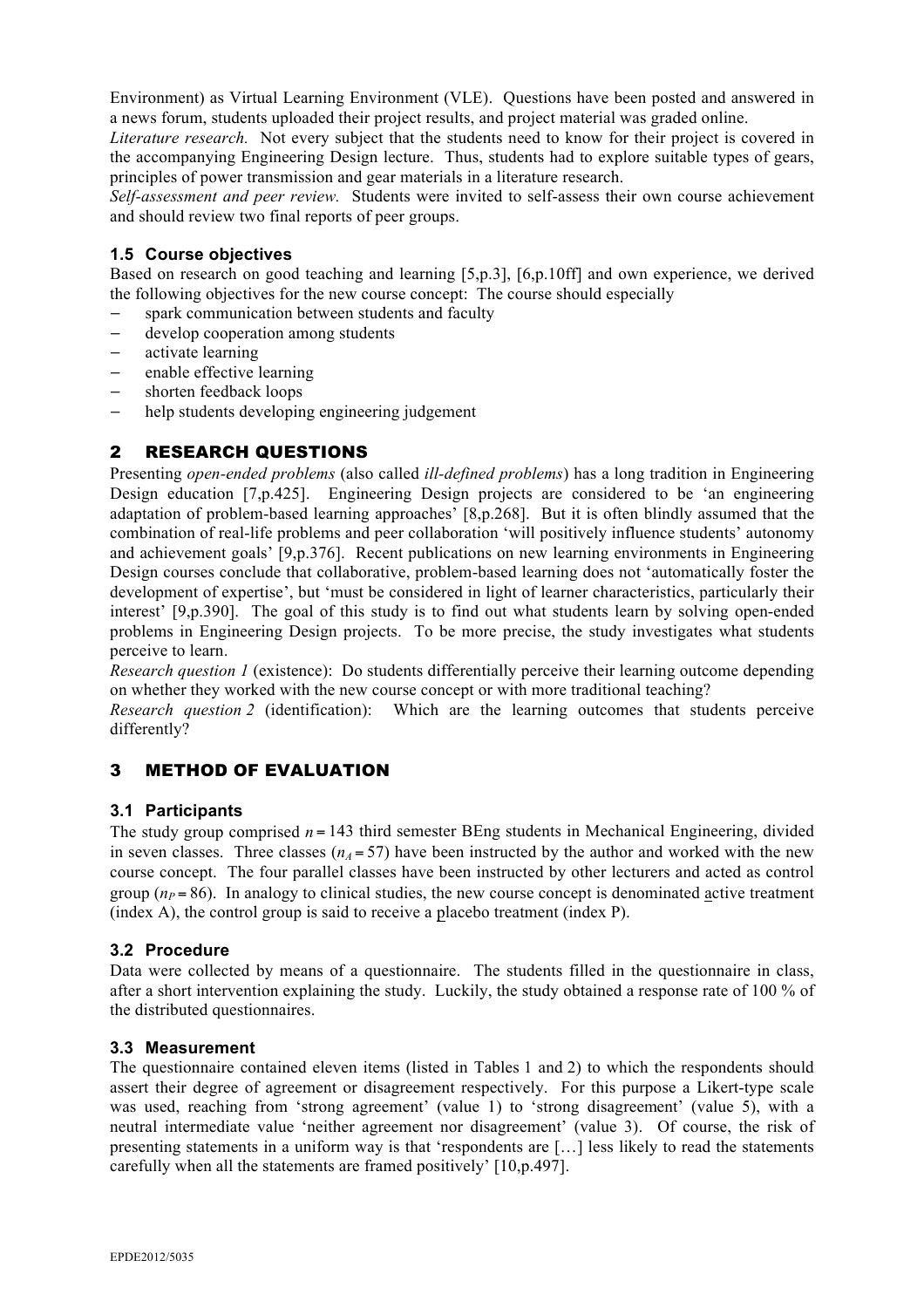#### **3.4 Statistical evaluation**

The formulation of the null hypothesis  $H_0$  typically represents the opposite of what we are hoping to demonstrate [11,p.103f]. In our case, we want to compare expected values with unknown variances [12,p.458]. The null hypothesis  $H_0$  expresses that there is no difference in the answers given by both groups:

$$
H_0: \delta_{\scriptscriptstyle \mu} = \mu - \mu_A = 0 \tag{1}
$$

The (unidirectional) alternative hypothesis examines how large the observed difference between the treatments is:

$$
H_1: \delta_{\scriptscriptstyle \mu} = \mu_P - \mu_A > 0 \tag{2}
$$

For testing our hypotheses for each item at the 5% significance level (significance threshold  $\alpha = 0.05$ ) in Student's t-distribution) we can calculate a critical value  $C \approx 0.3$ . The decisional rule in this onetailed test states that

*H*<sub>0</sub> is rejected (and *H*<sub>1</sub> accepted) if  $\delta_a = \mu_p - \mu_A > 0.3 \ge C$  (3)

#### 4 RESULTS

For each item of the questionnaire, the results are presented in a uniform way, see Figure 3. Histograms show the distribution of answers given within the two groups. The squares between the two histograms indicate the arithmetic means  $\mu$  of the samples, the length of the bars marks the standard deviation <sup>σ</sup>*.*



*Figure 3. Graphical analysis:* A *active 'treatment',* P *control group ('placebo' treatment)*

A first rough examination shows that the average of students following the presented course concept perceives the learning outcome systematically better than their fellow students in the parallel classes. In the following tables, the items are ordered by descending differences  $\mu_P$ − $\mu_A$ . Table 1 lists the items satisfying the alternative hypothesis  $H_1$  in Equation (3), i.e. those where the presented course concept is susceptible of having a positive influence on the students' perception of their learning outcome.

The most evident difference  $(\mu_P-\mu_A=1.27)$  is in the regularity in which students state having received feedback from the lecturer. This might be explained by the chosen role model. The lecturer did not only give advice in his role as consultant but is also deemed to act as a steering committee for the student project teams in the new course concept. Assuming these roles helped to foster a continuous discussion about what the lecturer expects from the students and how the students perform.

Compared to their fellow students, participants working with the presented course concept are also significantly more affirmative when being asked if they gained insights in design projects  $(\mu_P - \mu_A = 0.85)$  or if they learned how to structure projects  $(\mu_P - \mu_A = 0.44)$ . It seems likely that this is due to the strong focus on project management methods in the presented course concept.

Other studies show that 'students are rarely asked to [...] evaluate their work'  $[4,p.69]$  or the work of others. The results of this study indicate that involving students into the evaluation process (by selfassessment or peer reviews) also makes them more sensitive to the criteria according to which their course achievement will be assessed ( $\mu_P - \mu_A = 0.64$ ).

According to the rest of the items, see Table 2, the 'treatment' (= chosen learning methods) impacts the results remarkably but not significantly ( $\mu_P - \mu_A \approx 0.3$ ), only barely noticeably (0< $\mu_P - \mu_A \ll 0.3$ ) or even inversely  $(\mu_P - \mu_A < 0)$ .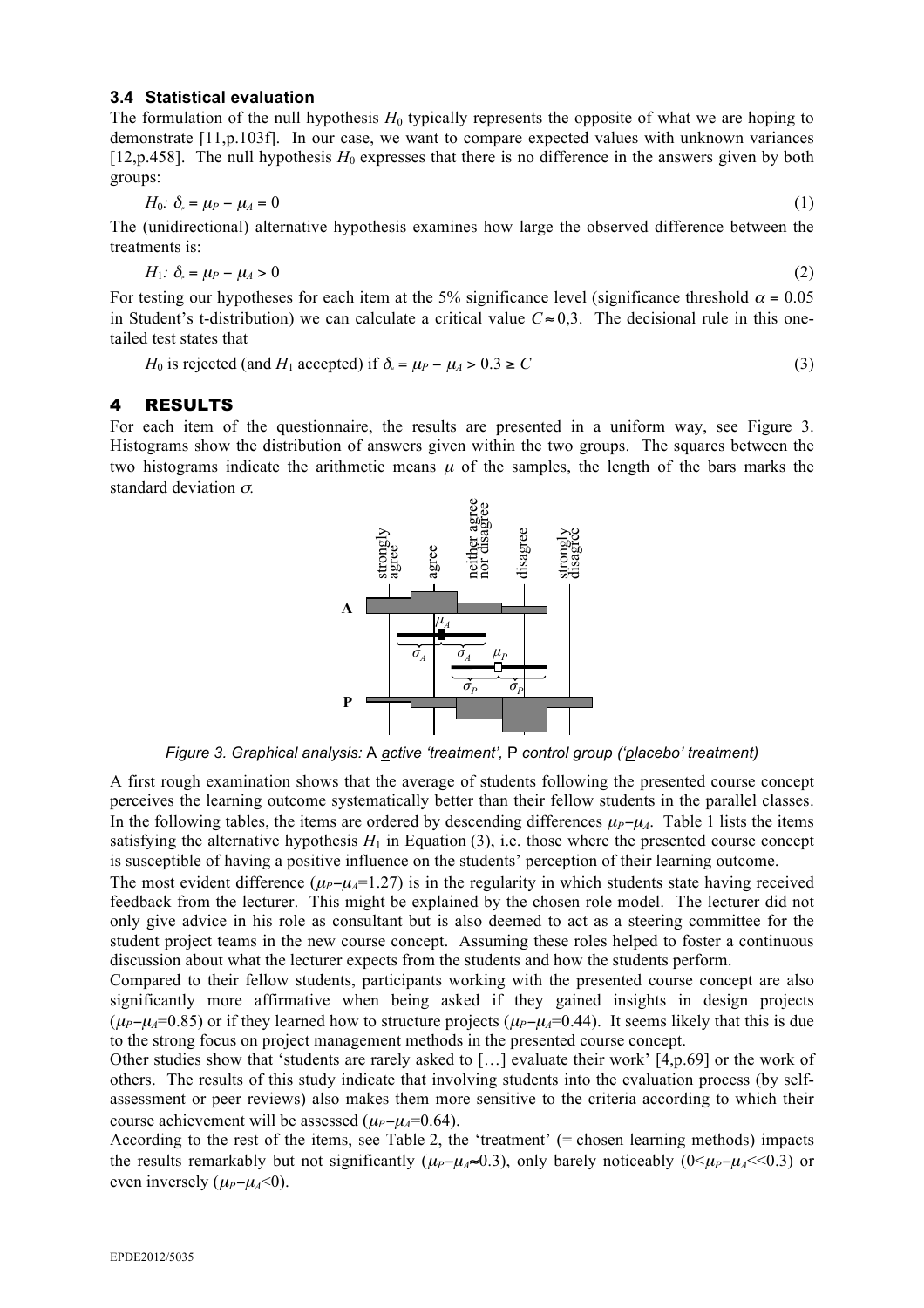# *Table 1. Items satisfying the alternative hypothesis H*<sup>1</sup>

|                                                                              | $\mu_P - \mu_A$ |                   |
|------------------------------------------------------------------------------|-----------------|-------------------|
| I received regular feedback from the lecturer                                | 1.27            | $\mathbf{A}$<br>P |
| I gained useful insights in design projects from the course                  | 0.85            | A<br>P            |
| I know according to which criteria my course achievement<br>will be assessed | 0.64            | $\mathbf{A}$<br>P |
| I learned how to structure design tasks from the course                      | 0.44            | $\mathbf{A}$<br>P |

*Table 2. Items not satisfying the alternative hypothesis H*<sup>1</sup>

 $\mathbf{r}$ 

|                                                                                                               | $\mu_P - \mu_A$ |                              |
|---------------------------------------------------------------------------------------------------------------|-----------------|------------------------------|
| I cooperated intensively with fellow students in solving the<br>posed problem                                 | 0.27            | $\mathbf{A}$<br>$\mathbf{P}$ |
| The structure of the course promoted regular cooperation<br>with fellow students in solving the posed problem | 0.27            | $\mathbf{A}$<br>P            |
| I acquired important knowledge on the treated subjects<br>from own literature research                        | 0.27            | $\mathbf{A}$<br>P            |
| I contributed own ideas to solve the problem                                                                  | 0.12            | $\mathbf{A}$<br>P            |
| In the course I learned from my own failings                                                                  | 0.10            | $\mathbf{A}$<br>P            |
| The posed problem calls for extensive work                                                                    | $-0.04$         | $\mathbf{A}$<br>P            |
| The posed problem has practical relevance                                                                     | $-0.18$         | $\mathbf{A}$<br>P            |